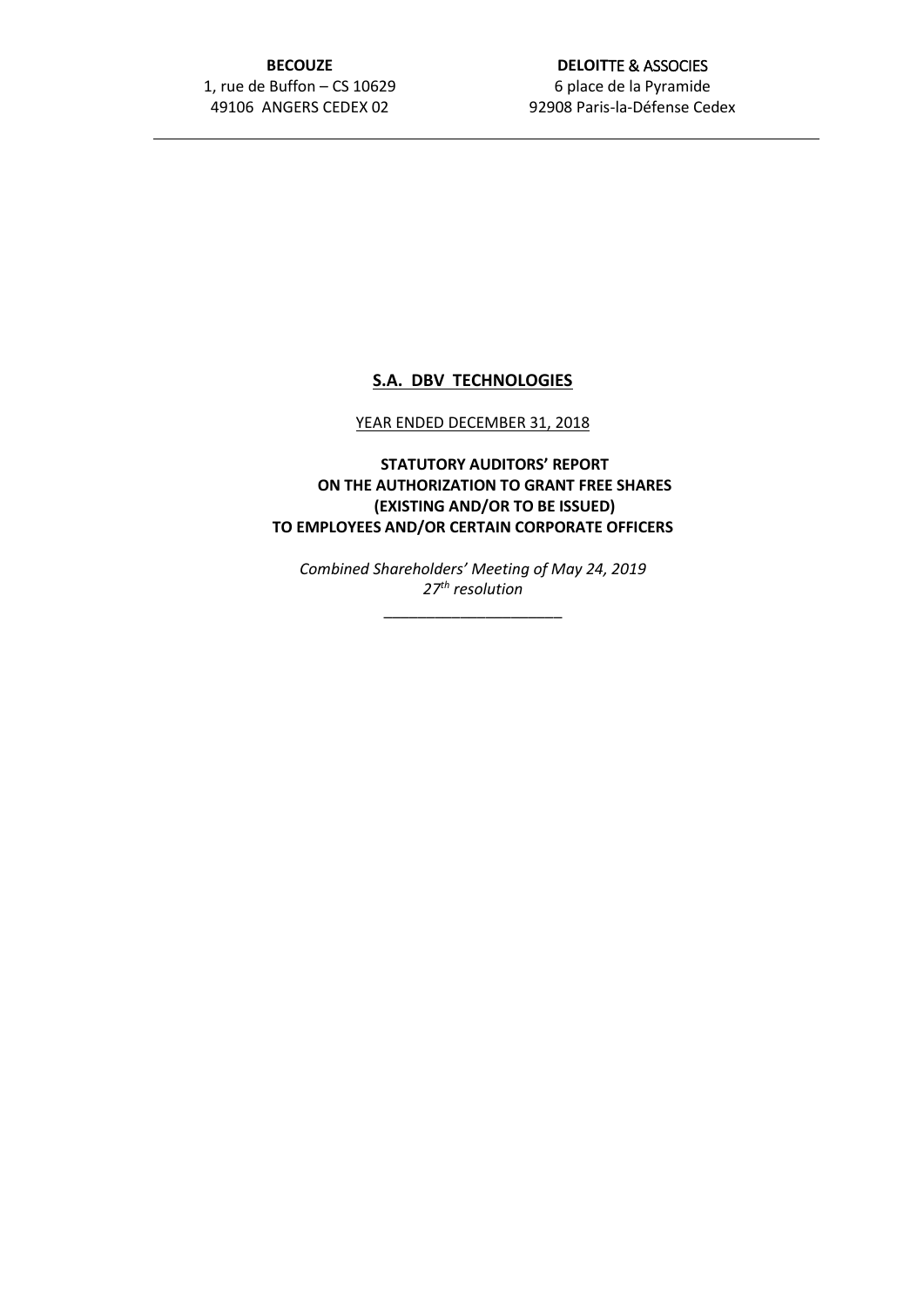## **S.A. DBV TECHNOLOGIES** 177 - 181, avenue Pierre Brossolette 92120 MONTROUGE

\_\_\_\_\_\_\_\_\_\_\_\_\_\_\_

*Statutory Auditors' report on the authorization to grant free shares (existing and/or to be issued) to employees and/or certain corporate officers*

*Combined Shareholders' Meeting of May 24, 2019 – 27th resolution*

*This is a free translation into English of the statutory auditors' report issued in French and is provided solely for the convenience of English speaking readers. This report should be read in conjunction and construed in accordance with French law and professional auditing standards applicable in France.*

To the Shareholders' Meeting of DBV Technologies,

In our capacity as Statutory Auditors of your Company and in accordance with the procedures set forth in Article L. 225-197-1 of the French Commercial Code (*Code de commerce*), we hereby report to you on the proposed authorization to grant free shares (existing and/or to be issued) to employees and/or certain corporate officers (within the meaning of Article L.225-197-1 of the French Commercial Code) of the Company or companies directly or indirectly affiliated to it (within the meaning of Article L.225-197-2 of the French Commercial Code), a transaction on which you are asked to vote.

The total number of shares likely to be granted under this authorization may not represent more than 2% of the Company's share capital as of the date of this Shareholders' Meeting.

Based on its report, your Board of Directors proposes that shareholders authorize it, for a period that will expire at the end of the Shareholders' Meeting to be held in 2020 to approve the prior year financial statements, to grant free shares (existing and/or to be issued).

It is the role of the Board of Directors to prepare a report on the transaction it wishes to carry out. Our responsibility, when necessary, is to make comments on the information which is provided to you on the planned transaction.

We performed the procedures that we deemed necessary in accordance with the professional guidelines of the French National Institute of Statutory Auditors (*Compagnie Nationale des Commissaires aux Comptes*) relating to this engagement. These procedures consisted in verifying that the planned terms and conditions as described in the Board of Directors' report comply with legal provisions.